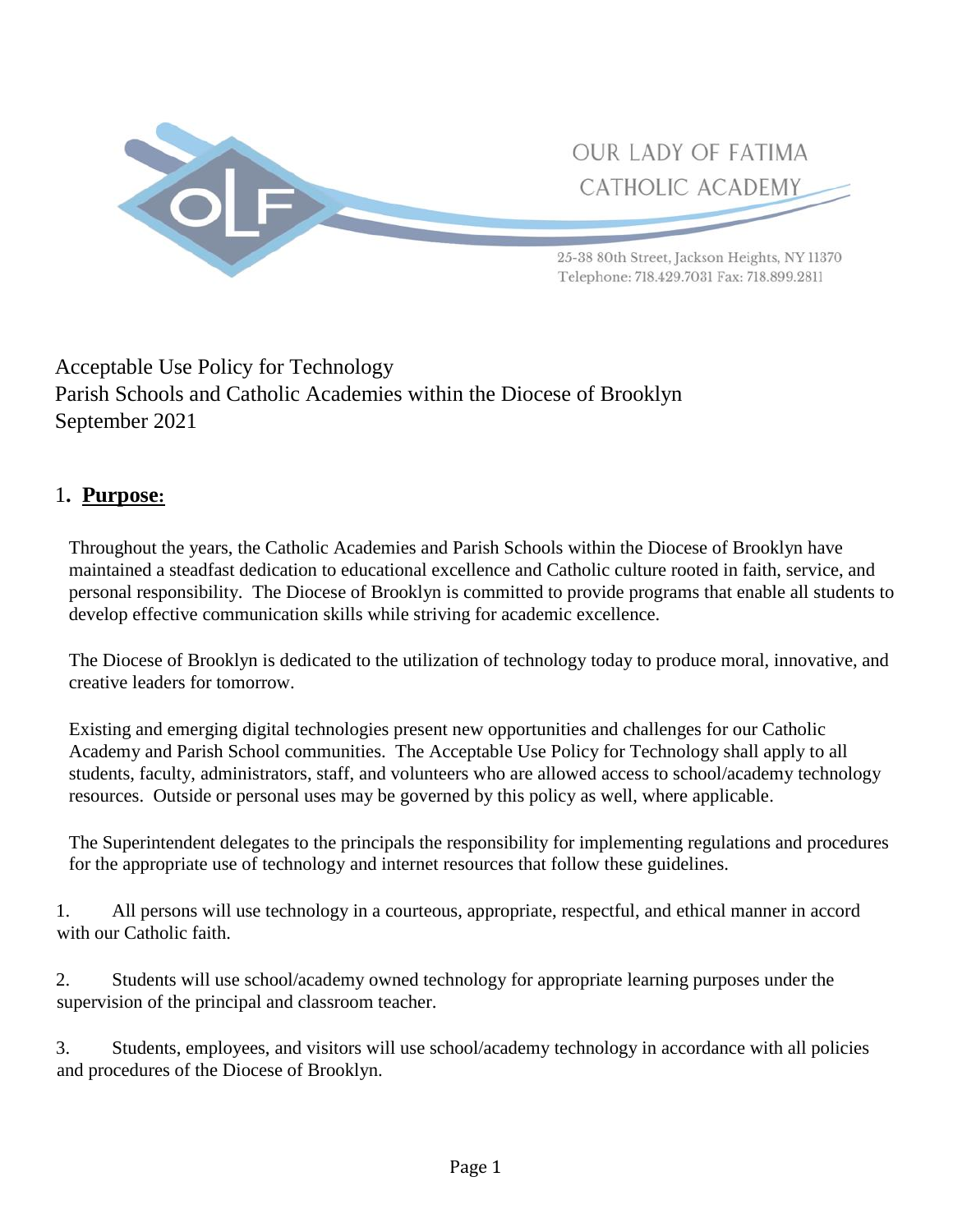# **2. Scope of Use**:

 The technology vision for the Catholic Academies and Parish Schools within the Diocese of Brooklyn is such that its use supports the Catholic Church's overall mission. We are aware that the digital world allows 24 hour access, anywhere, anytime. This policy applies to the use of technology inside school/academy but may in certain instances apply to personal use outside of the school/academy. When personal outside use of a technology causes a disruption to teaching, harms or interferes in the rights of others in the school/academy community or otherwise violates all or part of this AUP, then these may be subject to disciplinary measures found within.

## **3. Definitions of Technology:**

- **a.** Technology is used as a general term for devices and software used in the creation, transfer, storage, reproduction, or other such interaction with digital or analog content. It also encompasses the communication protocols used in relation to such content.
- **b.** This includes all existing, as well as, emerging technologies. These include but are not limited to:
	- Cell Phones, Smart Phones
	- Storage Devices (USB Flash Drives, External/Internal Hard Disk Drives, Cloud Storage)
	- Computing Devices (Laptops/Desktops, Tablets, Netbooks, Chromebooks, etc.)
	- Portable Entertainment Systems (gaming systems, audio/video players)
	- Recording Devices (digital or analogue audio/video/photo capture devices)
	- Any other convergent technologies (Social Networking, email, instant messaging, etc.)
- **c.** The Diocese of Brooklyn requires all schools and academies to publish the following statement on web portals, in student/parent handbooks, faculty /staff handbooks, agendas, etc.:

 "The use of technology is permitted on school premises under limited conditions as authorized by the Principal for the sole purpose of enhancing academic achievement while respecting the dignity and safety of all members of the {SCHOOL/ACADEMY} community."

# **4. Responsibilities of User:**

The schools and academies of the Roman Catholic Diocese of Brooklyn will make every effort to provide a safe environment for learning with technology including internet filtering and safeguards in accordance with CIPA regulations. CIPA requires that schools and academies create a policy addressing the following:

- Access by minors to inappropriate matter on the internet
- The safety and security of minors when using electronic mail, chat rooms and other forms of direct electronic communication
- Unauthorized access, including so-called "hacking" and other unlawful activities by minors online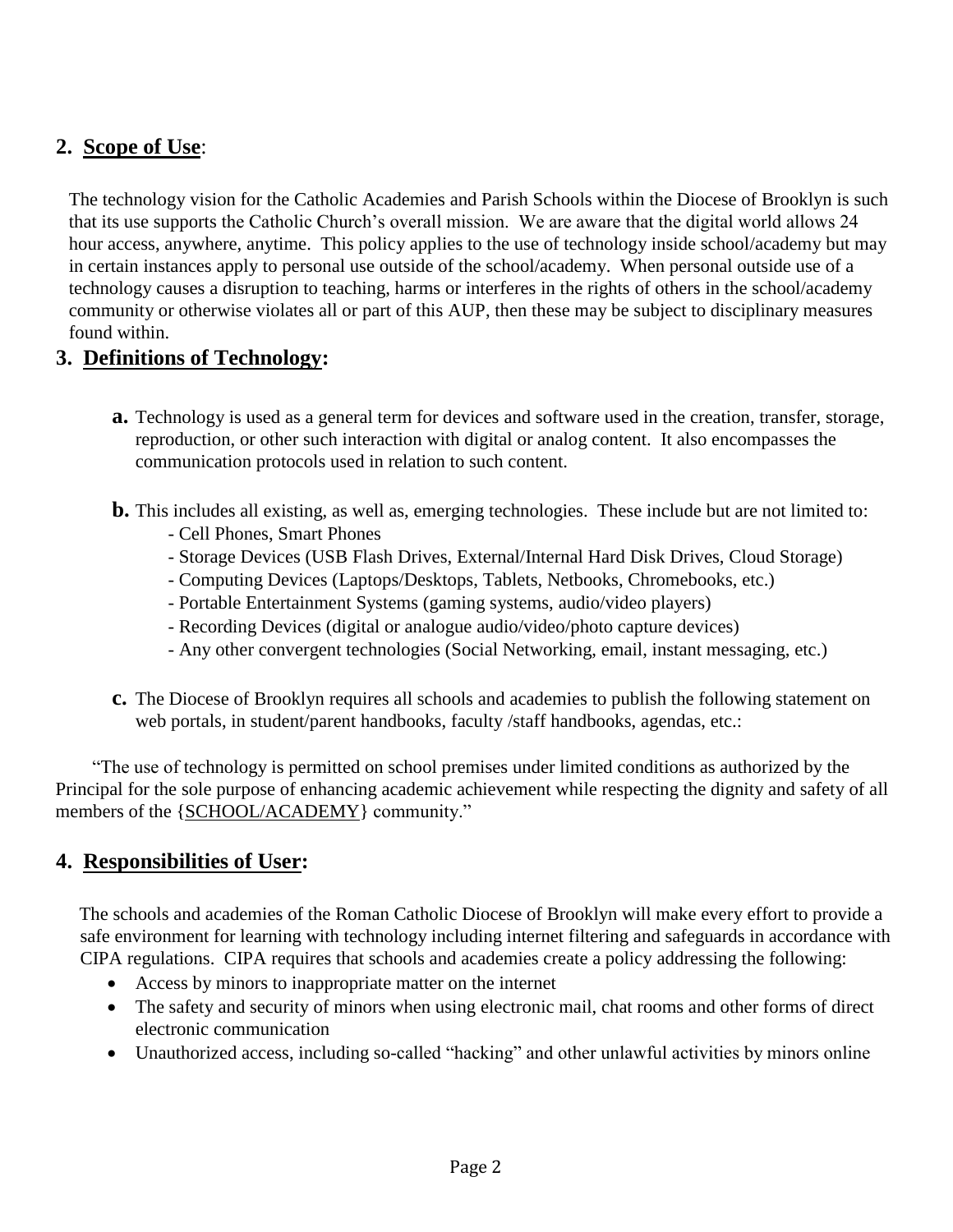- Unauthorized disclosure, use, and dissemination of personal information regarding minors; and
- Measures restricting minors' access to materials harmful to them

As part of this compliance, an Internet Safety Curriculum must be implemented in all schools/academies as of Fall 2018. All students are required to participate in this program to educate and empower them to make their internet experiences safe and responsible. Parish Schools and Catholic Academies within the Diocese of Brooklyn are also required to implement the Diocesan Cyber-Bullying Policy published in the Administrative Manual. The goal is to educate students on how to avoid dangerous, inappropriate, or unlawful online behavior and protect them from being the victim of such behavior as well. The students, faculty, administrators, staff, and school/academy community are granted the privilege of using technology. With this privilege comes the responsibility for appropriate use.

In using the information and technology in safe, legal, and responsible ways, the following conditions of being a digital citizen within the Diocese of Brooklyn are expected:

## • **Respect One's Self**

- Public names should be appropriate
- Be mindful of any and all content you post including photos, personal views, comments, personal information, etc.
- Avoid seeking out and/or viewing inappropriate content
- Do not engage in potentially harmful activities such as communicating with persons unknown to you or internet challenges

#### • **Respect Others**

- Be mindful of comments, posts, photos or any content directed toward or including others
- Refrain from engaging in inflammatory, harassing, or any other such disrespectful behavior
- Do not perpetuate inappropriate content by sharing it with or sending it to others
- Warn others of potentially disturbing or harmful content that should be avoided

## • **Protect One's Self and Others**

- Report any and all cyber-abuse committed against you or others to parents, teachers and/or administrators
- Keep groups with friends private to avoid potentially inappropriate or dangerous content and communications from unknown sources

## • **Respect Intellectual Property**

Cite sources when using any content not originally authored by you

Members of Catholic Academy and Parish School communities must remember that when telecommunicating with individuals, groups, or institutions, you are doing so as an individual. You should not represent yourself, your views, ideas, questions, or actions as representing the Catholic Academy or Parish School you are associated with without the expressed permission of the principal.

## **5. Security of Technology:**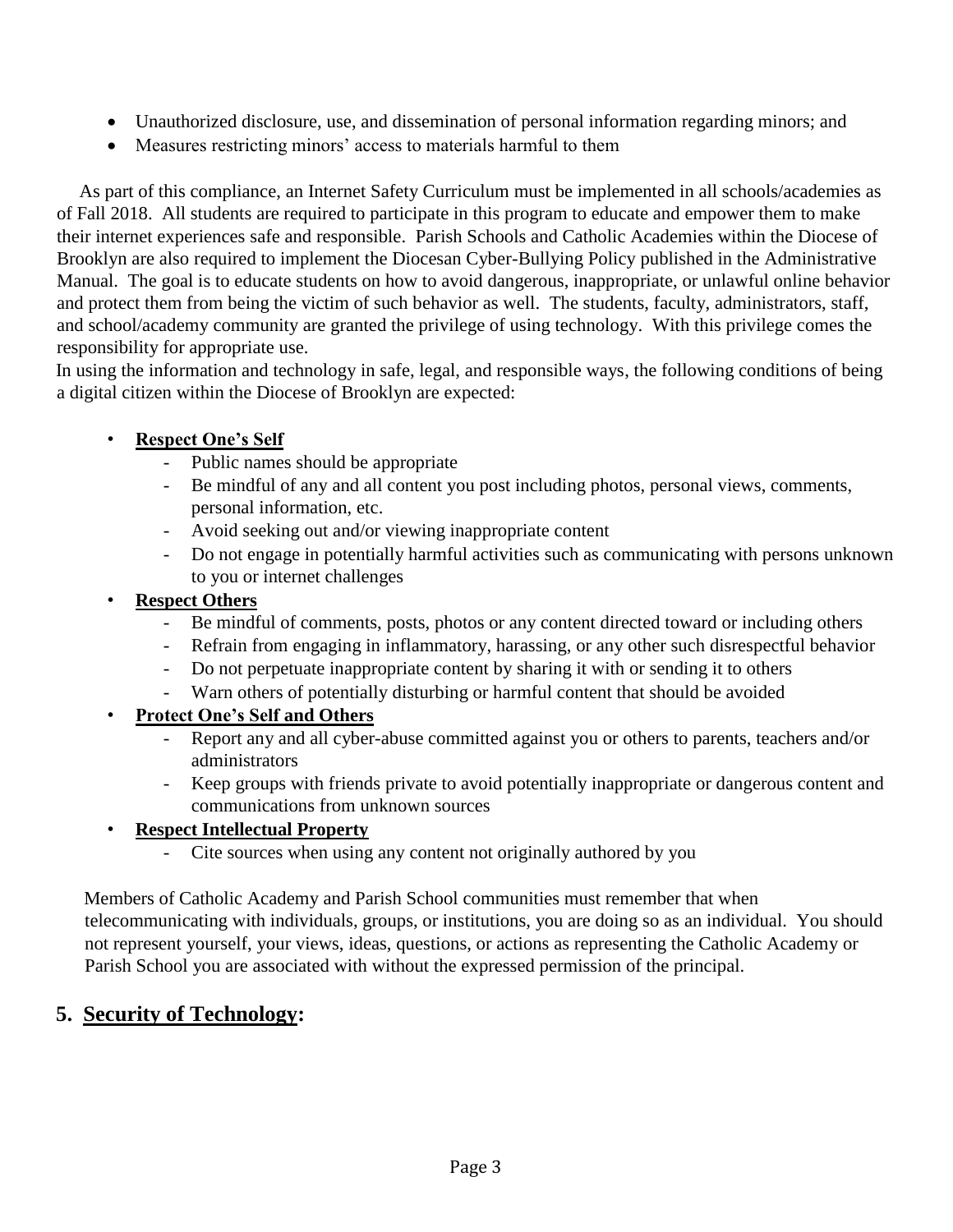The Catholic Academies and Parish Schools within the Roman Catholic Diocese of Brooklyn assume no responsibility for the theft, loss, repair or replacement of any technology devices that are brought onto school/academy property, whether it is lost, stolen, damaged, or confiscated.

Security on any computer system is a high priority. If you believe you can identify a security issue, you must notify a system administrator, principal, or teacher and not disclose the problem to others in any way. Although there are safeguards in place to protect all users from inappropriate content, we are not responsible for failures in filtering that result in a bypass of our program and/or access to objectionable content. If any inappropriate content bypasses these safeguards, any parties involved should turn off the monitor and report the security breach immediately to a system administrator, teacher or the principal.

Additionally, member of the school/academy community shall not:

- Use another's credentials for any reason
- Gain or attempt to gain unauthorized access to Diocesan or school/academy computers or computer systems.
- Download or install any software application without prior authorization.

## **6. Technology Use Guidelines:**

#### **a. Appropriate Use/Educational Purpose**

 It is the policy of the Catholic Schools and Academies of the Diocese of Brooklyn that technology be used to support learning and enhance instruction. Technology will be used in a responsible, efficient, ethical, and legal manner, consistent with the moral teachings of the Roman Catholic Church.

#### **b. Communications** (Teachers/Parents/Students)

 Electronic and/or Digital communication between teachers and parents should be conducted for educationally appropriate purposes and utilize only school/academy sanctioned communication methods. These methods include:

- Teacher school/academy web page
- Teacher school/academy email
- Teacher school/academy phone #
- Teacher created, school/academy approved, educationally focused networking sites

 Student addresses, telephone numbers and email addresses are provided to faculty solely for use in contacting parents about student academic performance. This information may not be used for any other purpose by faculty or staff without the explicit permission of the Principal.

#### **c. Examples of Unacceptable Uses of Technology**

Users are not to: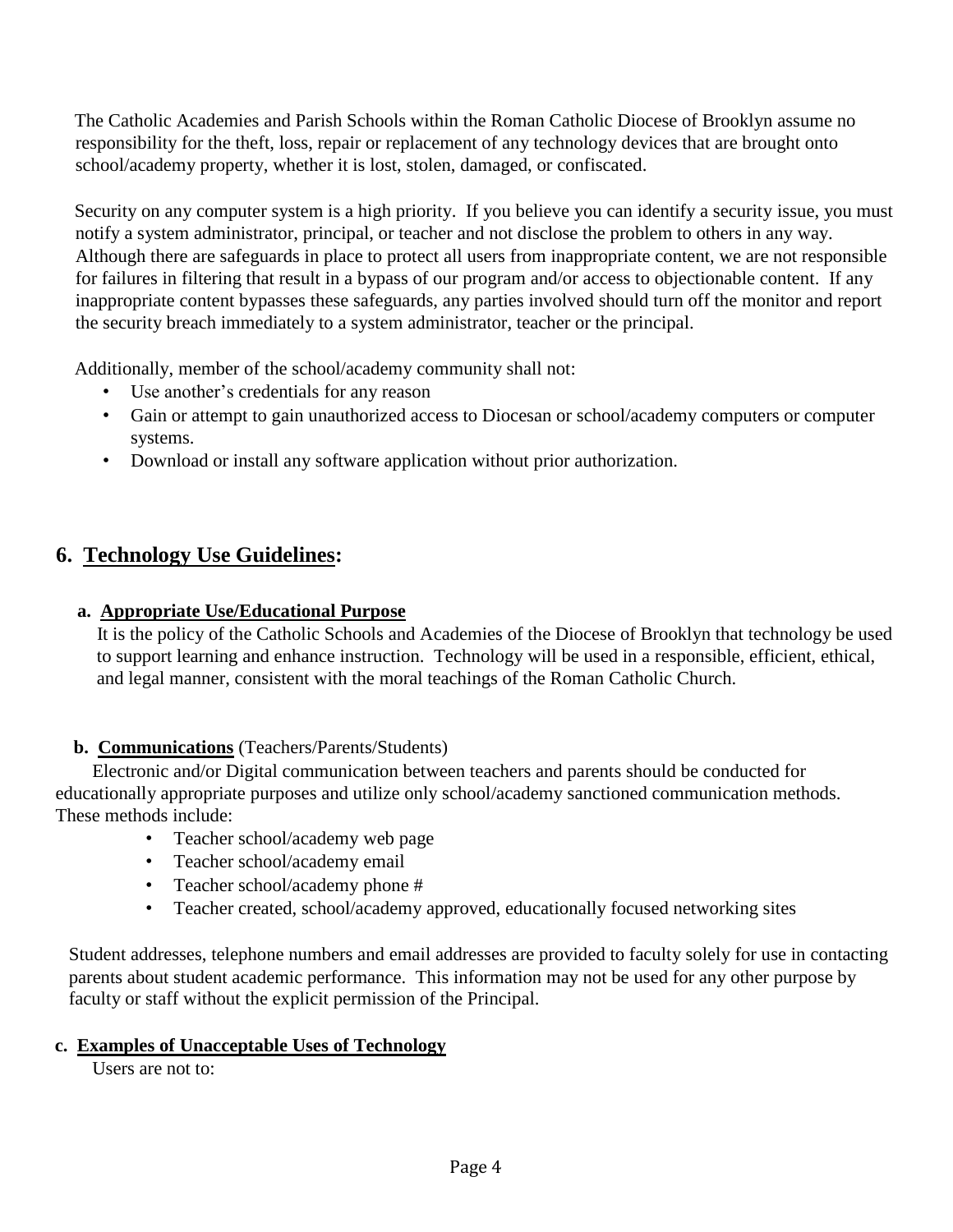- Use technology to harass, threaten, deceive, intimidate, offend, embarrass, or annoy any individual. Refer to the Diocesan bullying policy.
- Post, publish, reproduce, or display any defamatory, inaccurate, violent, abusive, profane, or sexually oriented material. Users must not use obscene, profane, lewd, vulgar, rude, or threatening language. Users must not knowingly or recklessly post false information about any persons, students, staff or any other organization.
- Use a photograph, image, video, or likeness of any students, or employee without express permission of that individual and of the principal.
- Create any site, post any photo, image, or video of another except with express permission of that individual and the principal.
- Attempt to circumvent system security.
- Deliberately visit a site known for unacceptable material or any material that is not in support of educational objectives. Students must not access social networking sites or gaming sites, except for educational purposes under teacher supervision.
- Violate license agreements, reproduce or distribute copyrighted material, protected media or otherwise bypass licensing security.
- Use technology for any illegal activity.
- Use of the Internet for commercial gains or profits is not allowed from an educational site.
- Breach confidentiality obligations of school/academy or system employees
- Harm the goodwill and reputation of the school/academy or system in the community.
- Transmit any material in violation of any local, federal, and/or state laws. This includes, but is not limited to: copyrighted material, licensed material and threatening or obscene material.

## **d. Administrative Rights** (To monitor use of technology)

 The school/academy reserves the right to monitor both student and employee use of technology and computer accessed content. Due to the evolving nature of technology, the Catholic Academies and Parish Schools within the Roman Catholic Diocese of Brooklyn reserve the right to amend or add to this policy at any time without notice.

## **e. Personal use of Social Media** (Teachers, Students)

 This section refers to the personal use of social media. This includes, but is not limited to Facebook, Twitter, YouTube, Tumblr, Instagram, Google+, LinkedIn, Snapchat or any other such medium.

 All references to school/academy personnel, students and/or any member of the school/academy community in technology related mediums such as web pages or email which is deemed to be conduct injurious to the moral tone of the school or academy are violations of this policy

Any communication with current students by faculty, staff or administration is strictly forbidden on any personal social networking site. Personal posts must use appropriately respectful speech, and refrain from harassing, defamatory, abusive, discriminatory, threatening or other inappropriate communications.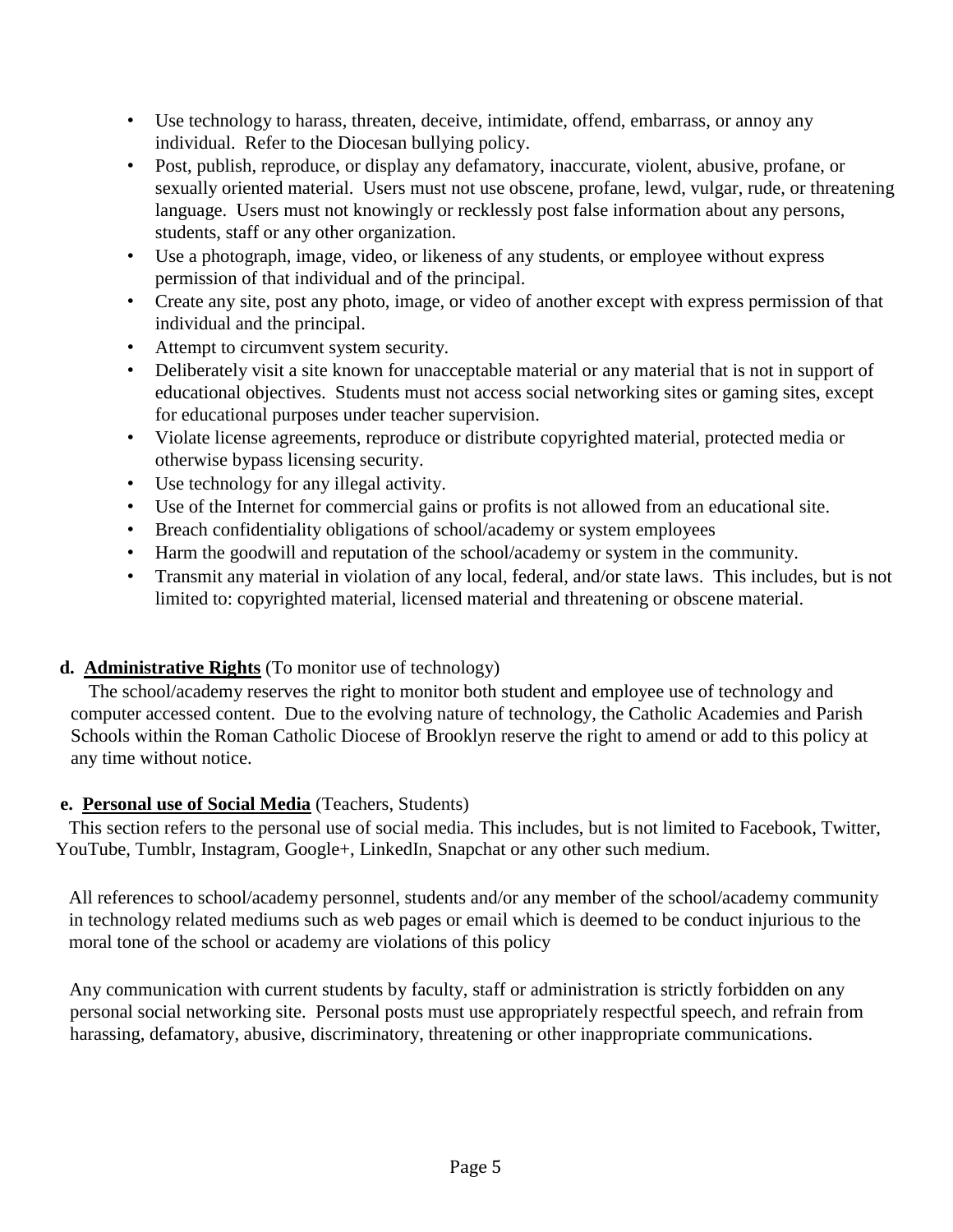Representation of the school/academy in whole or part on any personal posts and/or communication is prohibited.

### **f. Vandalism**

 Vandalism is defined as any malicious attempt to damage and/or destroy hardware or software systems, or the information of any other user. This includes, but is not limited to, the creation, distribution, proliferation or conspiracy of malicious software. If equipment is damaged in the course of actions taken by an individual, whether on or off campus use, that individual assumes all responsibility for any and all damages and associated costs thereof.

## **g. Technology Use Outside of School/Academy or School/Academy-Owned Devices**

 *In accordance with New York State Law on Cyberbullying, inappropriate, defamatory, or content found to be injurious to a school/academy community member may result in disciplinary action, even if done outside of school/academy premises or using devices not owned or controlled by the school/academy. All instances of such behavior must be reported immediately to the administration, who will investigate the matter and enforce the consequences deemed appropriate.*

*It is further recommended that administrators refrain from personal social media communication with students, parents, and school/academy staff, and teachers and school/academy staff with students, parents, and administrators. It is the professional responsibility of all educators to ensure that professional and personal activities are kept separate. Please consult your local handbooks for further policies and guidelines.* 

# **7. Policy Violations:**

 Violation of this policy in whole or in part may result in any or all of the following and will be issued at the discretion of the school/academy principal:

- Loss of use/privileges of school/academy technology.
- Disciplinary action including, but not limited to, detention, suspension, expulsion, and /or legal action by the school/academy, civil authorities, and/or other involved parties.
- Compensation for damages, both physical and punitive, incurred due to actions in violation of this AUP

# **8. Distance Learning:**